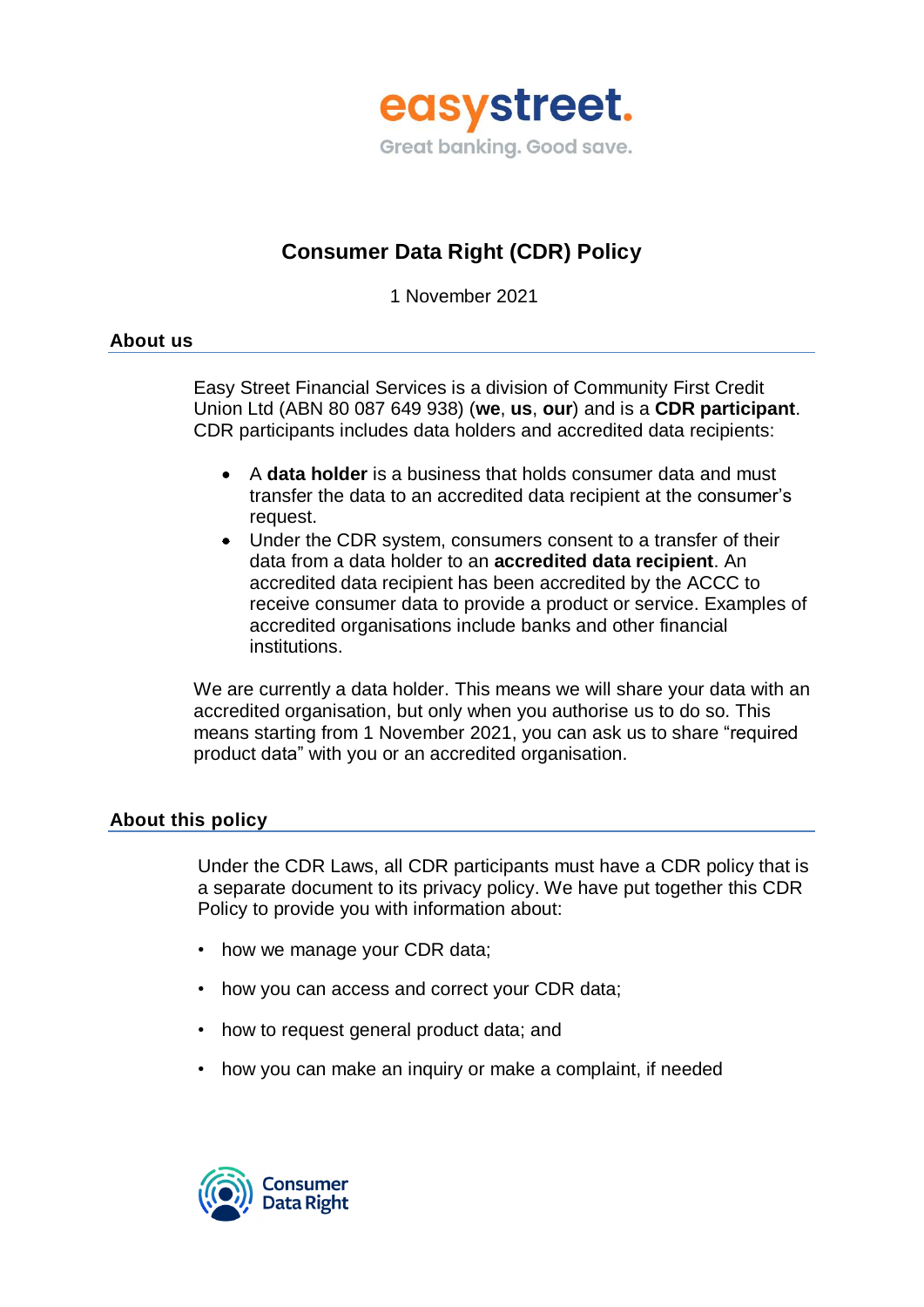

This policy only applies to data under the CDR regime (CDR Data). For information about how we collect, use, hold and disclose your personal information under Privacy Laws, see our [Privacy](https://www.easystreet.com.au/privacy-policy) Policy.

All references in this policy to data relates to data in the context of the CDR, which is called **CDR data**, and includes information about you such as your name and contact details, as well as detailed information about your use of a specific product or service. This is further explained below. Our Privacy Policy continues to govern how your personal information is managed.

We will review this CDR Policy annually and we may make changes to it from time to time (without notice to you) that are necessary for our business requirements or the law. Our current CDR Policy is available on our website. You can request us to provide this policy to you electronically or in hard copy.

# **About the CDR**

The Consumer Data Right was introduced by the Australian Federal Government to give customers more choice and control over how their data is shared.

Under the Competition and Consumer Act 2010 and the Competition and Consumer (Consumer Data Right) Rules 2020 (**CDR Laws**), you can request access to and correct CDR Data about you. You can also authorise us to share this data with accredited persons.

The Australian Competition and Consumer Commission, or ACCC, is the lead CDR regulator. You can find out more about the CDR system on the ACCC's website [here.](https://www.accc.gov.au/)

#### **CDR Data**

You can authorise us to share specific CDR data we hold about you with an accredited organisation. This specific CDR data is called your "required consumer data" under the CDR Laws, and it includes:

- your name, occupation and contact details
- account details including account number, account name, balances and transaction details and information about any authorised third party operators

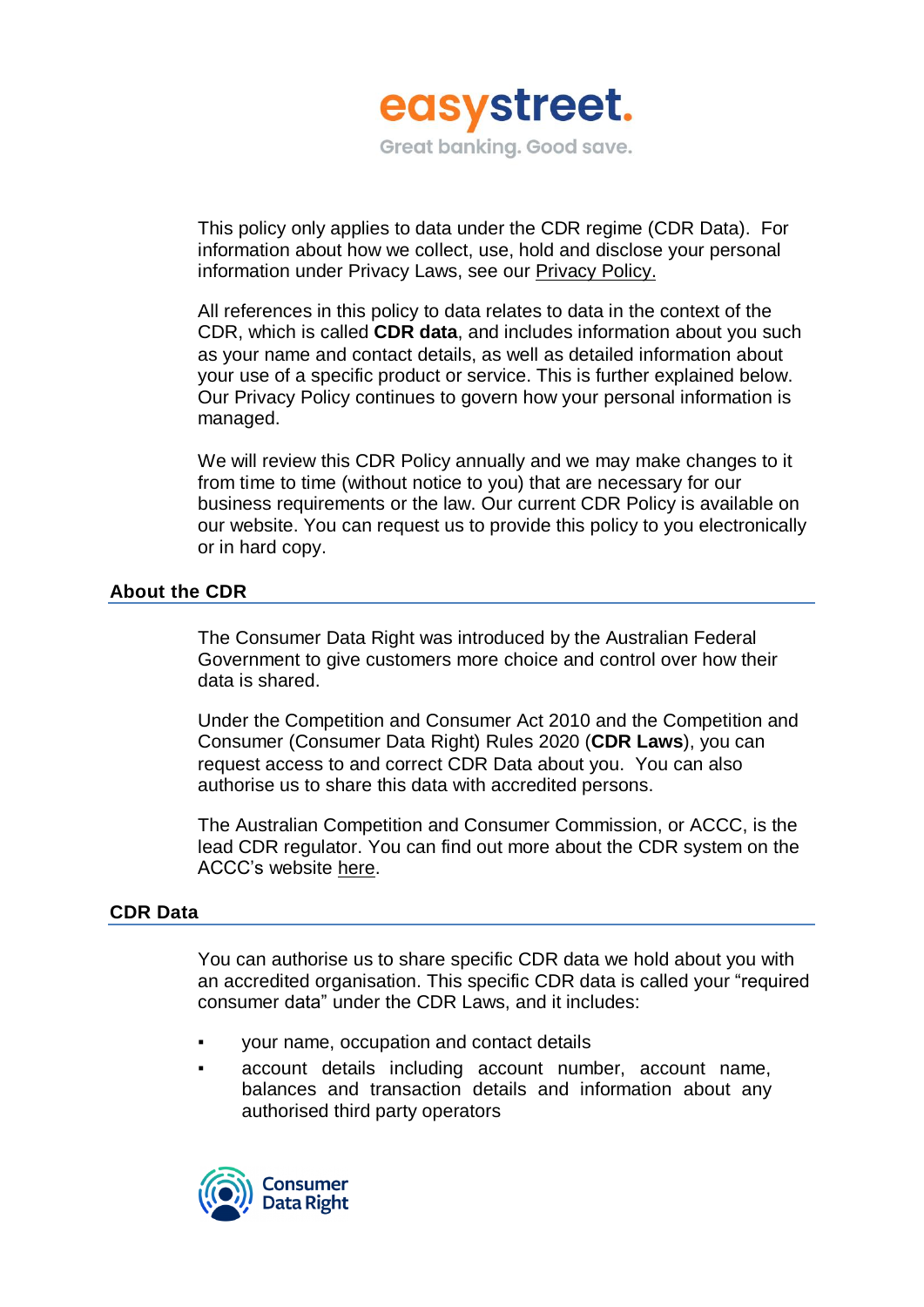

- information about direct debits, scheduled payments and saved payees on your accounts
- information about the products you have with us including product features and fees & charges

For example, if you apply for a home loan with a bank and they request to see the transactions on your Easy Street savings account as part of their credit assessment, you can authorise us to share your CDR data relating to that savings account with them if they are accredited to receive data under the CDR.

If you authorise us to share your CDR data, we can disclose it in a machine-readable form to the accredited organisation of your choice. To make a request, please contact us by using the details listed under "Contact us" below. You can withdraw your authorisation at any time. We will confirm your request to withdraw authorisation as soon as practicable upon receipt of such a request.

We hold this information in our banking system, either as electronic or paper files.

We can only share your CDR data with accredited organisations (unless required by law) and if you are eligible to make a sharing request under the CDR Laws.

# **General Product Data**

Upon request, we will share "required product data" with you or an accredited organisation. Under the CDR Laws, this is public information about the products and services that we offer, such as transaction accounts, savings accounts, home loans, personal loans, credit cards, and insurance. This generally includes information about the eligibility criteria, terms and conditions, price, availability or performance of a product. Because this information is generic in nature, it does not specifically relate to you or identify you.

To request us to share "required product data", please contact us by using the details listed under "Contact us" below. We can then disclose the information to the person who made the request in machine-readable form.

#### **Voluntary Data**

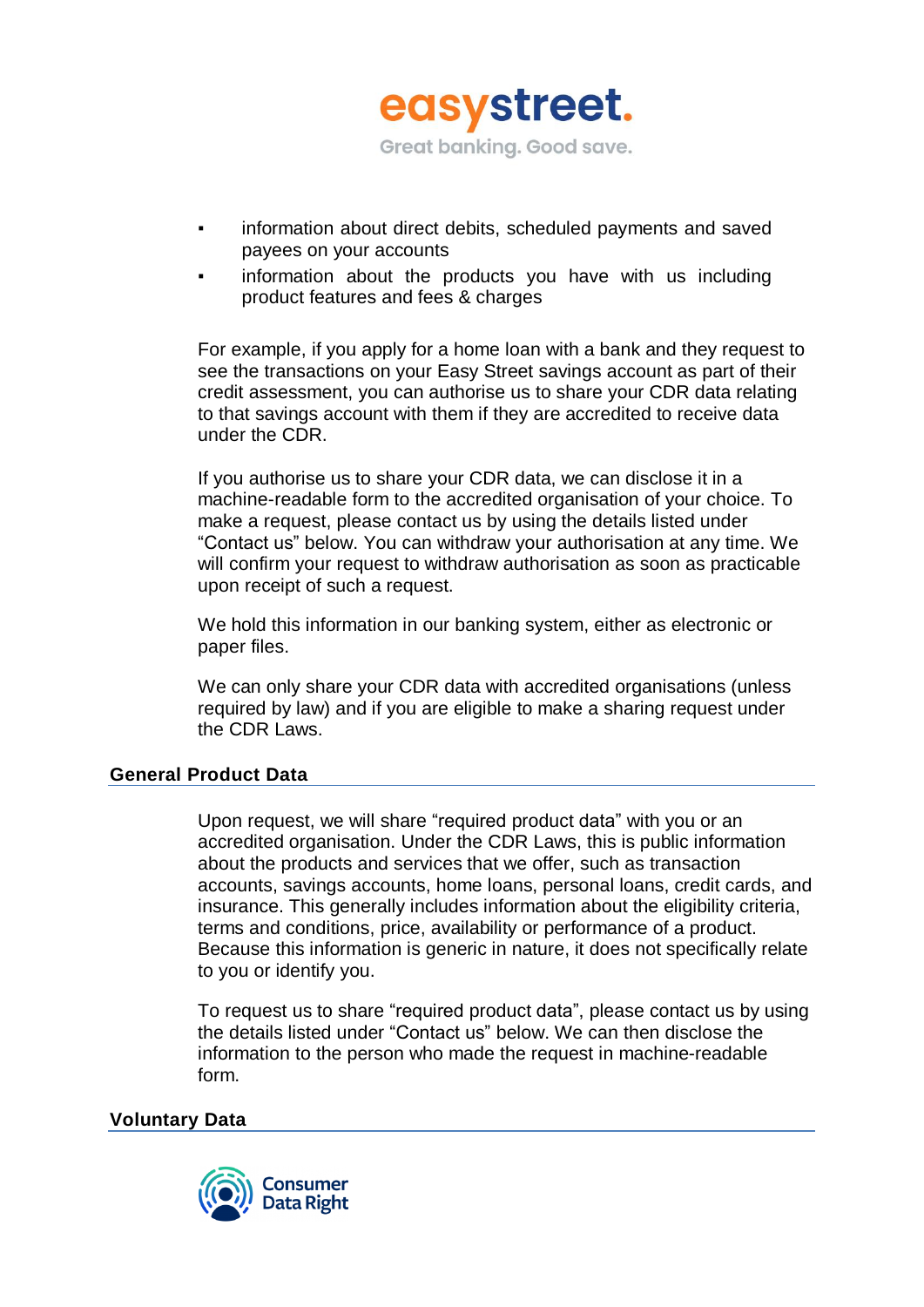

We will only share data that we are required to share under the CDR Laws. This means we will not share any "voluntary data".

In the future, we may accept requests for some types of voluntary data. We will not charge a fee if we provide access to voluntary data.

# **Why we collect, hold, use and disclose CDR Data**

We collect and use CDR Data for a number of purposes, such as:

- providing membership benefits, financial services and products or information about those benefits, services and products
- providing you with information about financial services and products from 3<sup>rd</sup> parties we have arrangements with
- conducting market or customer satisfaction research

If you withdraw your consent for us to collect and use your CDR Data, we may not be able to provide the above services to you.

We hold and disclose CDR Data as required by law and to comply with the CDR regime.

# **Disclosing CDR Data**

We will only disclose CDR Data to an accredited person if you have authorised us to do so.

We will only disclose CDR Data as required under the CDR regime or to otherwise comply with the law. We will not accept any requests for disclosure of voluntary data. We do not share your external CDR data to outsourced service providers.

#### **Disclosure to overseas recipients**

We will not disclose CDR Data to entities that are based overseas unless you authorise us to do so.

#### **Notifications**

We will notify you about certain events relating to your CDR Data including when:

you give consent to us collecting and using your CDR Data

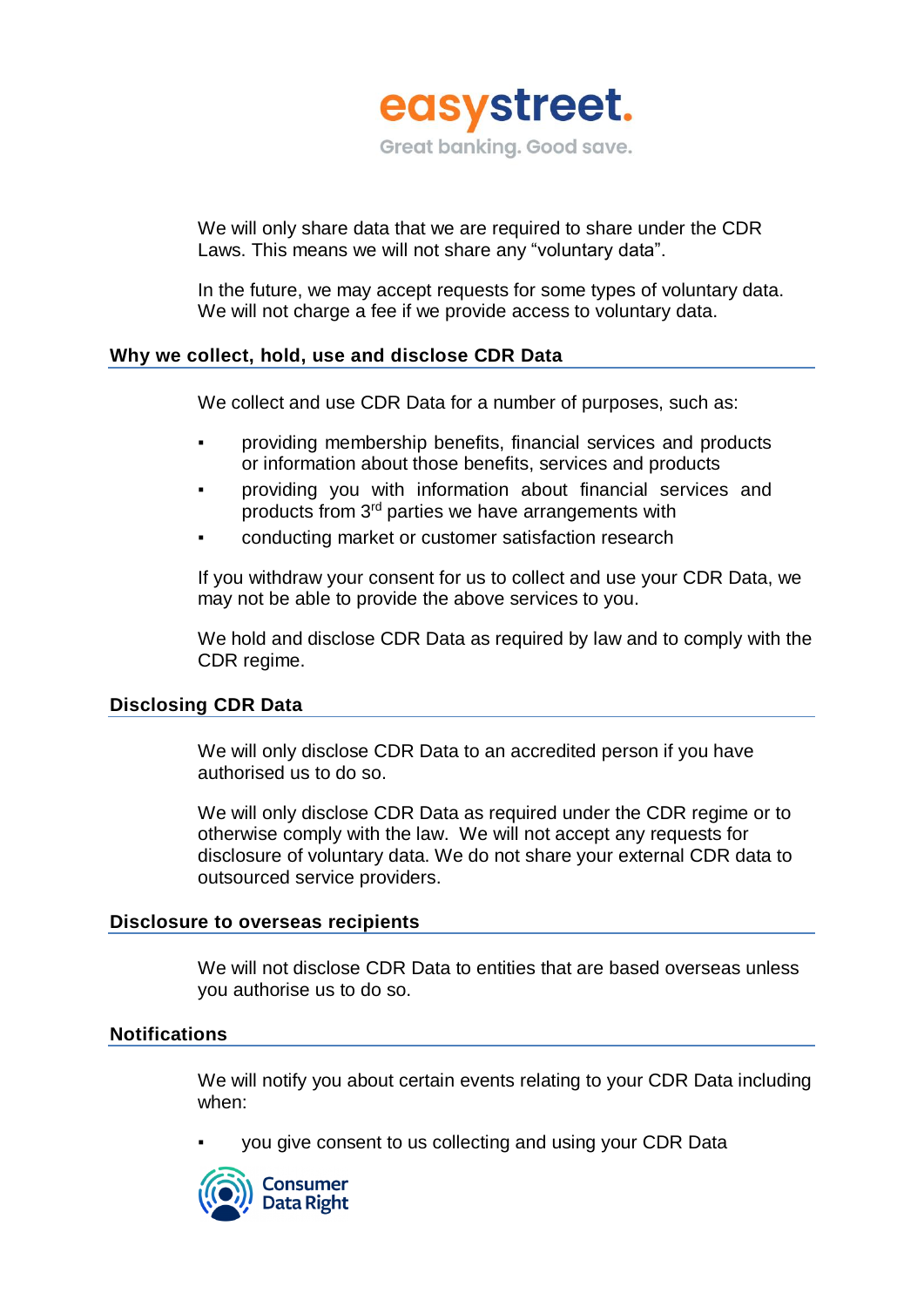

- you withdraw your consent for us to collect or use your CDR Data
- we collect your CDR Data
- if your consent is still current, it has been 90 days since we have been in contact with you
- we respond to your request to correct your CDR Data
- there has been an 'eligible data breach' under the Notifiable Data Breach scheme

#### **How you can access and/or correct your CDR Data**

You can request access to your CDR Data at any time. You can request access to your CDR Data directly, or you can authorise an accredited person to do so on your behalf.

If the CDR Data we hold is incorrect, you can request that we update the information by using the details listed under "Contact us" below. Any request to correct data we hold on you or your accounts will not incur a fee.

We will confirm that we have received your request by acknowledging as soon as possible. We will then aim to let you know in writing within 10 business days whether we corrected your CDR data, or, if we found it to be correct, complete and current, we will let you know and explain why, and provide options available to you to escalate the matter.

If we have shared your CDR data with an accredited organisation with your authorisation, and later discovered that the CDR data we shared was not correct, we will notify you of this in writing within 5 business days. The corrected CDR data will be shared the next time it is requested. If you would like to receive your corrected CDR data, you can ask the accredited organisation to request it again in the manner described above.

If you are an individual, you may also be able to access and/or correct CDR Data that is your personal information. If you would like us to update your personal information which is governed by our Privacy Policy, you can contact our Privacy Officer whose details can be found in the Privacy Policy.

#### **Making a complaint**

If you are unhappy with the way that we have dealt with your CDR Data, you can access our internal dispute resolution scheme at any time without charge. You can make a CDR complaint in the following ways:

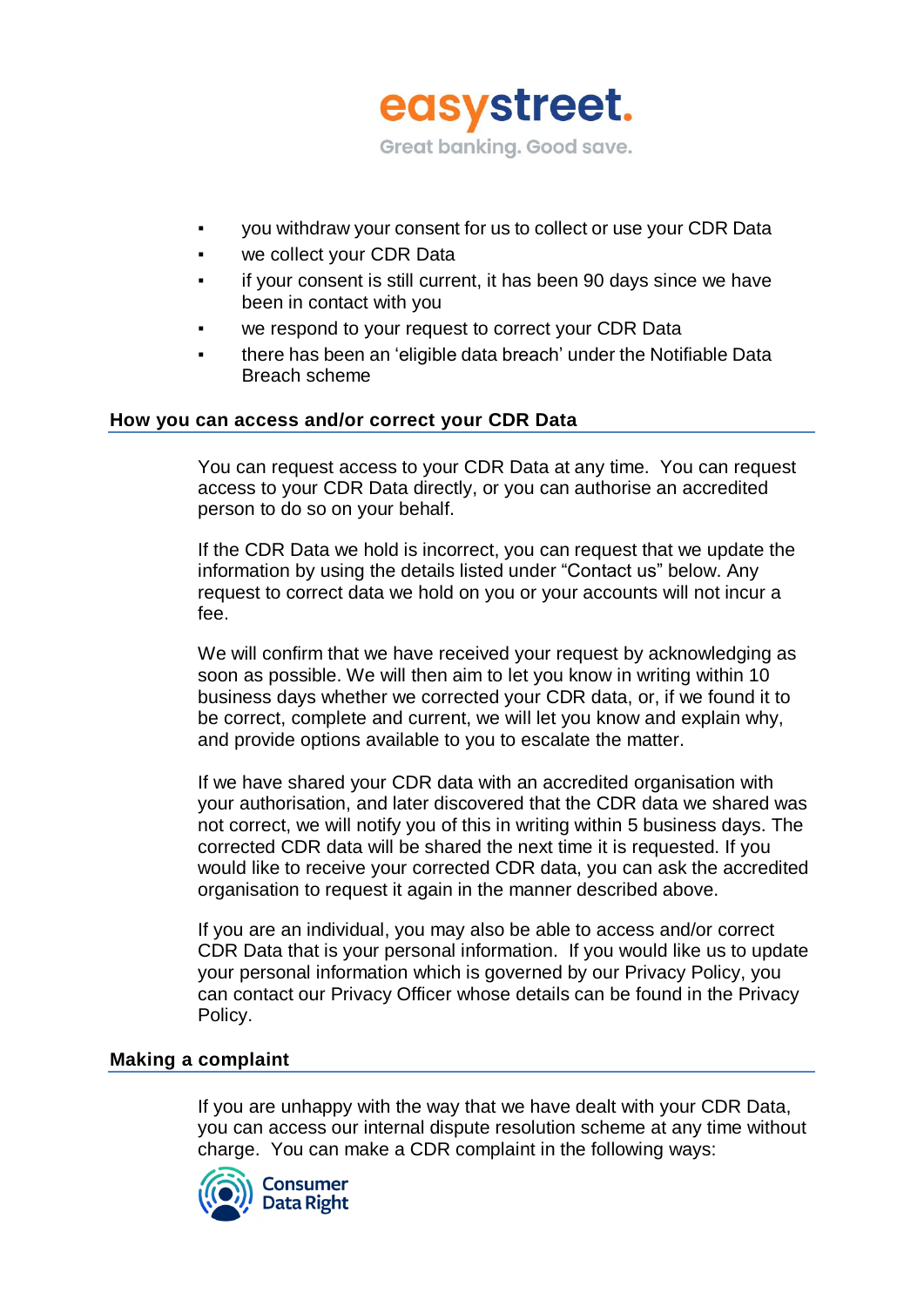

- by calling us on 1300 13 14 65: Monday to Friday: 8am - 8pm Saturday: 8am - 3pm
- by email at askus@easystreet.com.au
- in writing to: Easy Street Financial Services PO Box 98 Lidcombe NSW 1825

When making your complaint to us, please:

- identify yourself
- include your contact details (address, email, phone number)
- the date (if you are lodging a complaint in writing)

• give any identification or reference number(s), such as your member number

• give a brief description of the matter and why you think we have mishandled your CDR data (what happened, when it happened and any consequences)

• let us know what you would like us to do to resolve the matter

Please provide as much information as possible to help us manage your complaint.

We aim to acknowledge your complaint within 2 business days. We will investigate your complaint and contact you if we need more information. Most complaints will be resolved within 21 days but some complaints may take up to 45 days to resolve.

How your complaint is resolved will depend on your complaint.

If an issue has not been resolved to your satisfaction, you can contact the Office of the Australian Information Commissioner, or OAIC, being the primary complaints handler for the CDR system. You can also contact our external dispute resolution scheme, the Australian Financial Complaints Authority, or AFCA. OAIC's and AFCA's service is free to access, and their contact details are: